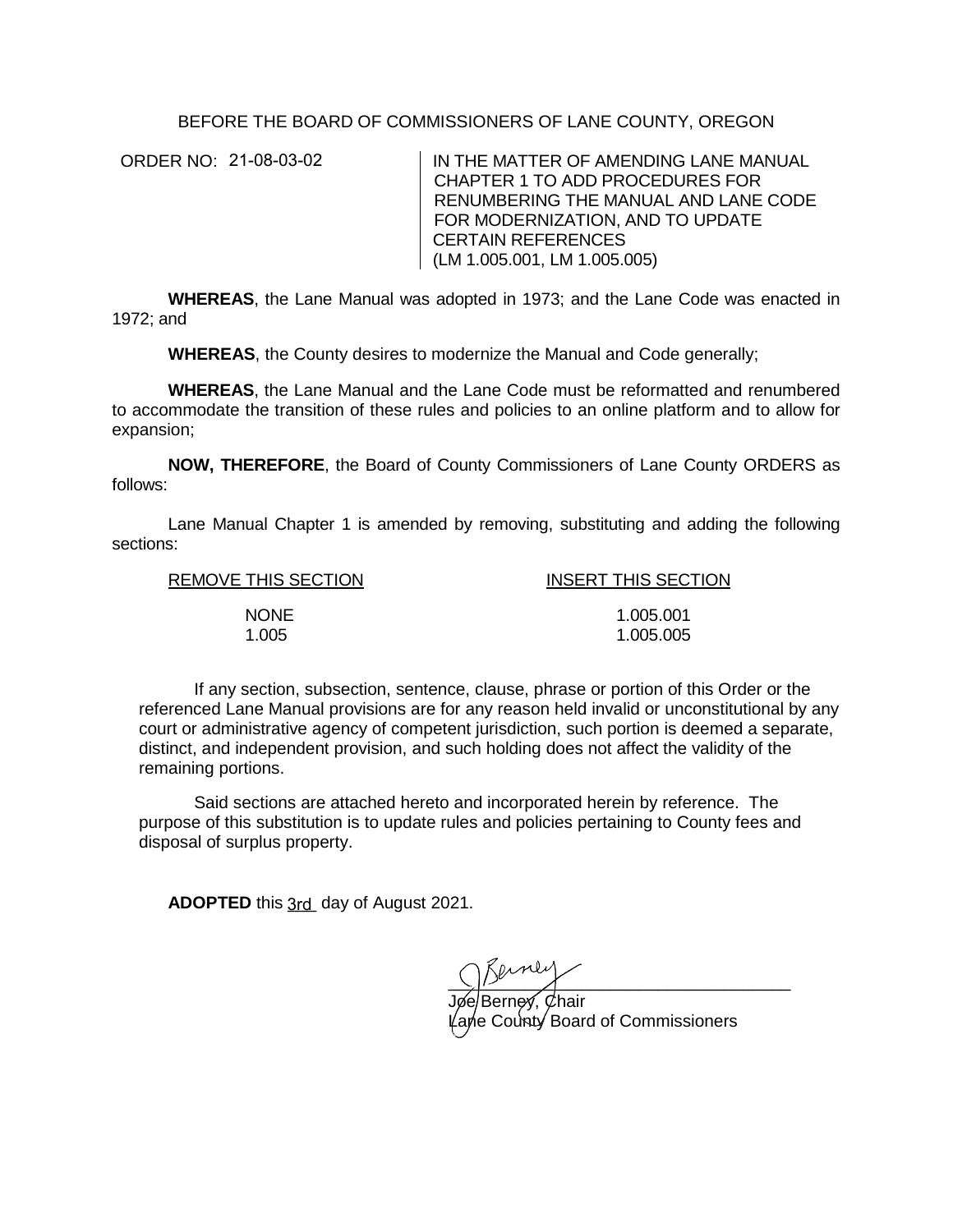# **Chapter 1 - GENERAL**

### **Chapter 1.005 – GENERAL**

# **1.005.001 - Renumbering of Lane Manual and Lane Code.**

The Board has determined that the Lane County Office of Legal Counsel shall renumber the sections of the Lane Manual and the Lane Code to accommodate the transition of these rules and policies to an online platform not later than June 30, 2022. Following the renumbering of each chapter, that Office shall post a marked-up version of that chapter showing both the old and new numbering of the chapter's sections on the County's public internet site. Until all sections and subsections of the Lane Manual and the Lane Code have been renumbered and posted, references to a section or subsection in the Manual or Lane Code may use either numbering format and the requirements of the referenced section or subsection shall be equally binding under the Manual or Code.

### **1.005.005 - Manual Designated.**

All orders, resolutions, rules, regulations, policies and procedures included in this and the following Chapters shall constitute and be designated "The Lane Manual" and is hereafter referred to as the "Manual." When referring to specific sections of the Manual, the letters "LM" should precede the numerical designation.

(Order 00-4-25-14, 4.25.00)